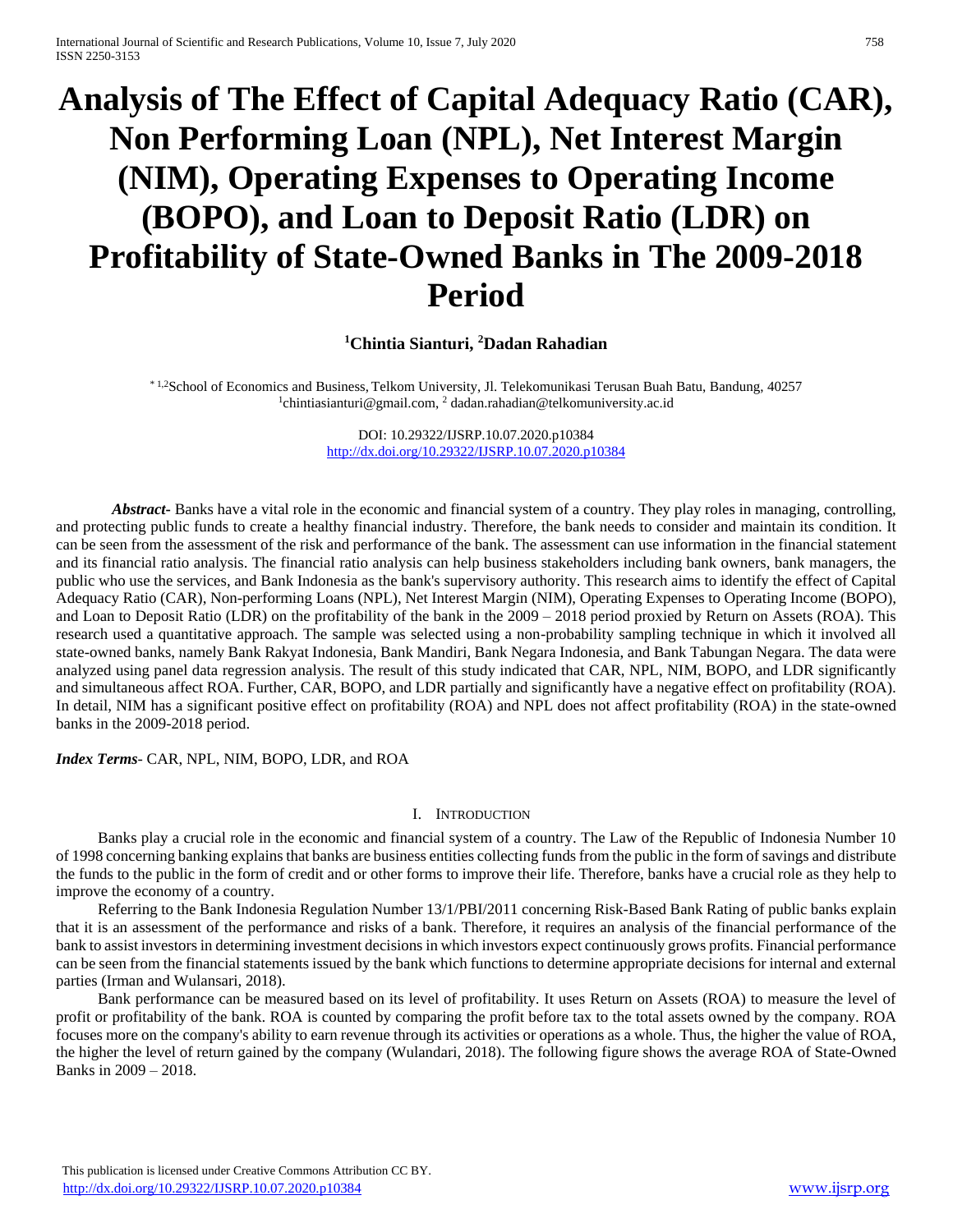

**Figure 1. Graph of Average ROA of State-Owned Banks in the 2009-2018 Period** *Source: Financial Statements (processed data)*

Based on Figure 1, the average ROA of state-owned banks experienced fluctuations during 2009-2018. The trendline of the above indicates a decrease. In 2009–2013, the average ROA of state-owned banks consistently increased, but it declined in 2014-2016. It is because the ROA values of Bank BRI decreased by 4.73%, 4.19%, and 3.84% in 2014-2016. Besides, Bank Mandiri also experienced the same, in which its ROA values declined 3.57%, 3.15%, and 1.95% in 2014 -2016. Further, the ROA values of Bank BNI also decreased to 2.64% in 2015 and Bank BTN declined to 1.14% in 2014. During 2014–2016, the profitability of the bank was considered under pressure. It is due to declining credit growth and declining third party funds (DPK). Besides, the increase of non-performing loans particularly of the mining sector and other commodities with weakening prices (Republika.co.id, 2015). However, in 2017–2018, the average ROA of state-owned banks has re-increased.

Fahmi (2014: 194), bank performance typically relies on the CAMEL method. It consists of 5 aspects, namely Capital, Assets, Management, Earnings, and Liquidity. They use financial ratio analysis. It uses Capital Adequacy Ratio (CAR) for capital, Nonperforming Loan (NPL) for assets, Net Interest Margin (NIM) for management, Operating Expenses to Operating Income (BOPO) for earning, and Loan to Deposit Ratio (LDR) for liquidity aspect. The result of financial ratio analysis is useful in assessing management performance in a period (Kasmir, 2015: 104).

| Average          |       |       |       |       |       | Years |       |       |       |       |
|------------------|-------|-------|-------|-------|-------|-------|-------|-------|-------|-------|
| Ratios           | 2009  | 2010  | 2011  | 2012  | 2013  | 2014  | 2015  | 2016  | 2017  | 2018  |
| CAR $(%)$        | 15,99 | 15,62 | 15,74 | 16,70 | 15,66 | 16,44 | 18,91 | 20,99 | 20,50 | 19,72 |
| $NPL(\% )$       | 3,55  | 3,13  | 2,71  | 2,61  | 2,34  | 2,33  | 2,61  | 2,95  | 2,62  | 2,42  |
| $\text{NIM}(\%)$ | 6.24  | 6,98  | 6,67  | 6,44  | 6,45  | 6,31  | 6,33  | 6,36  | 5,96  | 5,65  |
| $BOPO(\% )$      | 80,38 | 73,92 | 72,06 | 68,90 | 68,08 | 71,85 | 74,49 | 76,43 | 73,34 | 72,65 |
| $LDR(\%)$        | 76,35 | 79,80 | 80,20 | 83,98 | 90,31 | 90,09 | 92,62 | 91,68 | 91,24 | 94,49 |
| $ROA(\%)$        | 2,51  | 3.17  | 3,32  | 3,39  | 3,46  | 3,23  | 2,90  | 2,56  | 2,72  | 2,74  |
|                  |       |       |       |       |       |       |       |       |       |       |

**Table 1 State-owned Banks Ratios in the 2009-2018 Period**

*Source: Financial Statements (processed data)*

Based on table 1, state-owned banks show a tendency of relatively fluctuating CAR, NPL, LDR, NIM, BOPO, and ROA values in 2009-2018. Besides, each variable of CAR, NPL, NIM, BOPO, and LDR on ROA in 2009-2018 indicates unsuitable development. Further, a research gap between previous inconsistent research results encourages the researcher to conduct this current research.

Based on the elaborated issues above, the formulation of problems of this research cover (1) Do Capital Adequacy Ratio (CAR), Non-performing Loans (NPL), Net Interest Margin (NIM), Operating Expenses to Operating Income (BOPO), and the Loan to Deposit Ratio (LDR) partially affect the profitability of state-owned banks in the 2009-2018 period? (2) Do the Capital Adequacy Ratio (CAR), Non-performing Loans (NPLs), Net Interest Margins (NIM), Operating Expenses to Operating Income (BOPO), and Loan to Deposit Ratio (LDR) simultaneously affect the profitability of state-owned banks in the 2009-2018 period?

#### II. IDENTIFY, RESEARCH AND COLLECT IDEA

#### **Definition of Bank and its Functions**

According to Act Number 10 of 1998 concerning Banking, Bank is a business entity collecting funds from the public in the form of savings and distributes them to the public in the form of credit and or other forms to improve the standard of living of the community. Banks have three general functions and three special functions. The general functions cover collecting funds in the form of savings, distributing funds to the public in the form of credit, and financial services to improve the community's life. The special functions include agents of trust, agents of development, and agents of service.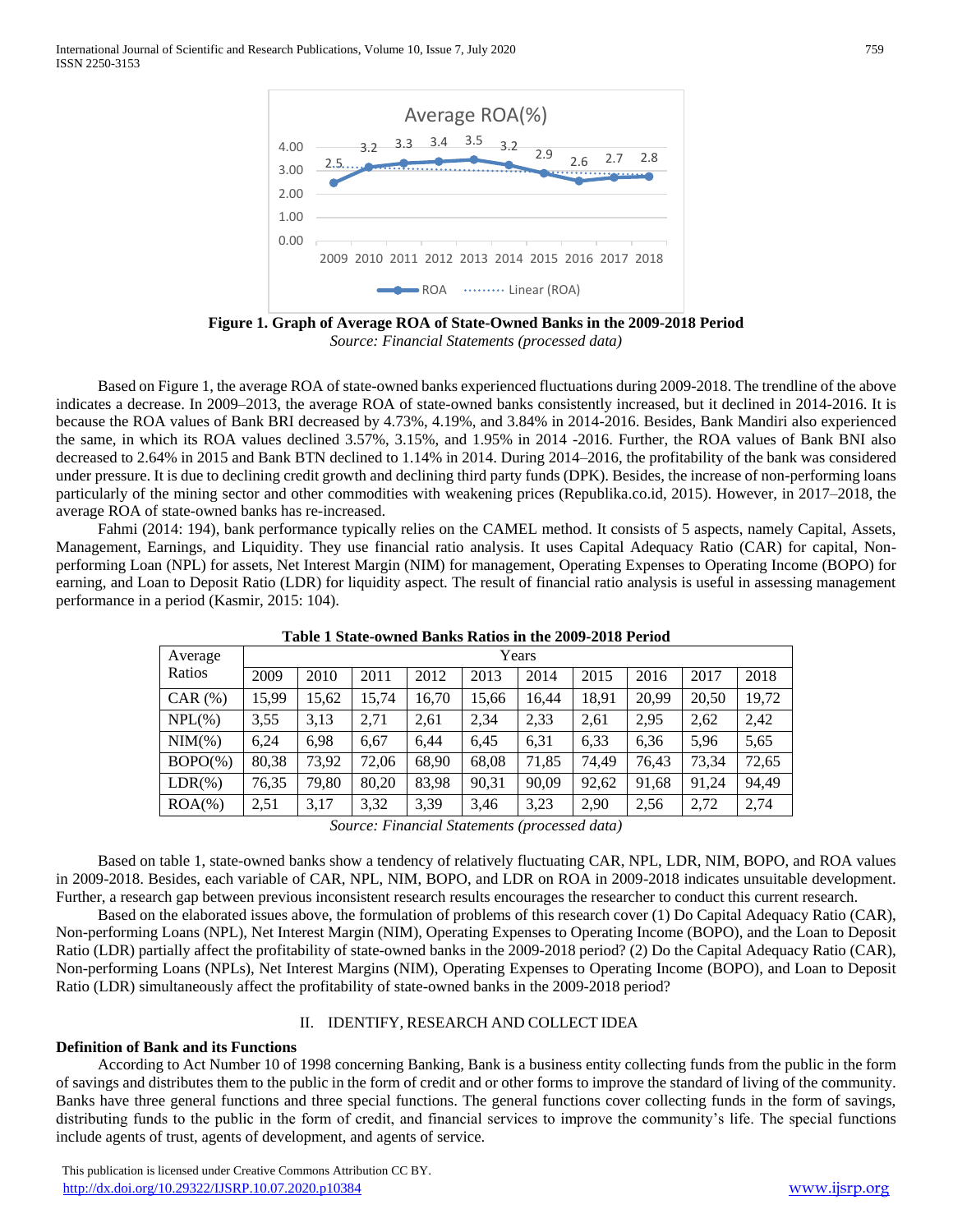## **Financial Ratio**

Kasmir (2015:104) states that the financial ratio is activities comparing the numbers in the financial statements with the implemented ones by dividing each number with another. The comparison is between one or more components of one or more financial statements in certain periods. The calculation of financial ratios can be useful for assessing the performance of company management in a period, such as the achievement of predetermined targets and management capabilities in managing company resources effectively. **Capital Adequacy Ratio (CAR)**

## According to Fahmi (2014: 181), the Capital Adequacy Ratio (CAR) is the bank performance ratio in measuring capital adequacy owned by banks which is useful to support all activities which may cause risks. CAR is also the amount of capital related to the credit risk of assets in the bank balance (Indonesian Bankers Association, 2016:162).

 $CAR = \frac{Capital (Core\ capital + Complementary\ capital)}{child\ local\ } x\ 100\%$ Risk-Weighted Assets (ATMR)

# **Non-Performing Loan**

Taswan (2010: 164) stated that net-performing loan is the ratio of non-performing loans to total loans, in which the intended loans are loans given to third parties (excluding other banks) and non-performing loans are substandard loan, bad loans, or doubtful loans. Non-performing loans are calculated on a gross basis that is not reduced with PPAP.

 $NPL = \frac{non-performing\,loans}{T_{total\,low}} \times 100\%$ Total loans

# **Net Interest Margin (NIM)**

Pandia (2012: 71-72) explained that the Net Interest Margin (NIM) is a useful ratio to measure the capability of bank management in managing its productive assets to obtain net interest income. The value of this ratio is considered better if it is higher as it shows an increased interest received to productive assets managed by the bank. Therefore, it provides lower problematic profitability of the bank.

 $NIM = \frac{Interest\ income -Interest\ expense}{t^2} \times 100\%$ Average productive assets

# **Operating Expense to Operating Income (BOPO)**

According to Pandia (2012: 72), BOPO is an efficiency ratio that is useful for measuring the ability of bank management in managing operating expenses to operating income. The value of this ratio is considered e better if it is smaller as it indicates higher efficiency of operating cost spent by the bank so that it has smaller problematic profitability.

 $\text{BOPO} = \frac{\text{Total operating cost}}{\text{Total operating income}} \times 100\%$ 

# **Loan to Deposit Ratio (LDR)**

The Indonesian Bankers Association (2018: 180) states that the Loan to Deposit Ratio (LDR) is a loan ratio given to third parties, excluding loans to other banks both in Rupiah and foreign currencies against third party funds (current accounts, savings, and deposits) both in Rupiah and foreign currencies. LDR is a comparison of loans provided to third party funds (Taswan, 2010: 167).

$$
LDR = \frac{Loans}{Third\ party\ funds} x\ 100\%
$$

#### **Profitability**

Sutrisno (2012: 222) stated that profits are the acquisition of policies applied by the company management and the profit can be useful to measure and determine the level of profits gained by the company. One of the profitability ratios that can be used is Return on Assets (ROA). According to the Indonesian Bankers Association (2016: 151), profit before tax is profit contained or recorded in the financial statements of the bank income in the current year period. Meanwhile, the average total asset is the average total assets of the bank on the financial statements.

 $\text{ROA} = \frac{\text{Profit before tax}}{\text{Average total assets}} \times 100\%$ 

#### **Previous Research**

Some previous research regarding the relationship between CAR, NPL, LDR, NIM, BOPO ratios and the profitability (ROA) of banks show different or inconsistent results. In detail, research conducted by Stevani and Sudirgo (2019) and Irman and Wulansari (2018) found that CAR has a significant and negative effect on ROA. However, another research conducted by Syamsuddin (2013) provides different results in which CAR has a significant positive effect on ROA. Meanwhile, Hutagalung et al (2013), Wulandari (2018), and Maria (2015) found that CAR has no significant effect on ROA. Further, Yogianya (2013), Yuhasril (2019), dan Inggawati e al (2018) revealed that NPL has a significant and negative effect on ROA but Avrira and Pangestuti (2016) found that NPL has a positive effect on ROA. Other studies carried out by Maria (2015), Wulandari (2019) and Amzy et al (2019) showed that NPL has no significant effect on ROA.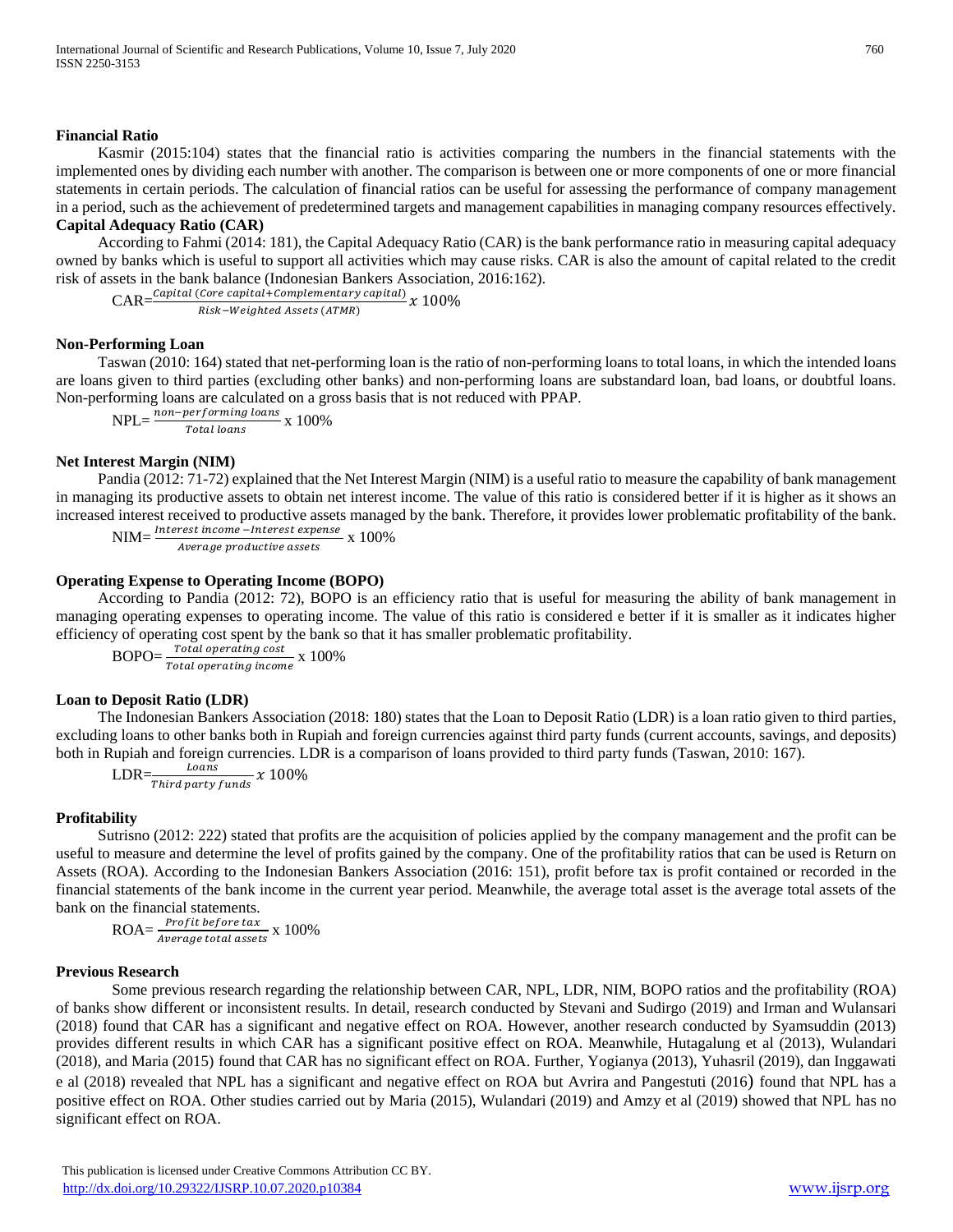Moreover, research conducted by Maria (2015), Avrita and Pangestuti (2016), and Yuhasril (2019) revealed that NIM has a significant and positive effect on ROA. On the other hand, Syamsuddin (2013) stated that NIM has no significant effect on ROA. Maria (2015) and Hutagalung et al (2013) found that BOPO has a significant and negative effect on ROA. It is different from research conducted by Nanda et al (2019) in which BOPO has a significant and positive effect on ROA. Yogianta (2013) found that LDR has a significant positive effect on ROA but Wulandari (2018), Maria (2015), Stevani and Sudirgo (2019), and Hutagalung et al (2013) found that LDR has no significant effect on ROA. Further, Amzy et al (2019) and Inggawati (2018) revealed that LDR shows a negative effect on ROA.



**Figure 2. Framework of Hypothesis** 

Notes:

: Shows partial effect : Shows simultaneous effect

#### **Research Hypothesis**

A hypothesis is a logically predicted relationship between two or more variables and it is in the form of statements and can be tested (Sekaran, 2006:135). Based on the elaborated theories above and the results of previous research, the researcher formulated the following hypotheses:

 $H<sub>1</sub>$ : CAR significantly affects the profitability (ROA)

H2: NPL significantly affects the profitability (ROA)

H3: NIM significantly affects the profitability (ROA) of state-owned banks

H4: BOPO significantly affects the profitability (ROA)

H5: LDR significantly affects the profitability (ROA)

H6: CAR, NPL, NIM, BOPO, and LDR significantly affect the profitability (ROA)

This research is quantitative and aims to analyze the effect of CAR, NPL, NIM, BOPO, dan LDR ratios on the profitability of state-owned banks in 2009-2018. Based on the aims, this study is descriptive and verification. The sample was selected using a nonprobability sampling technique in which this study used all members of the population as samples. The sample covered Bank Rakyat Indonesia, Bank Mandiri, Bank Negara Indonesia, and Bank Tabungan Negara that published financial reports and annual reports in the 2009 – 2018 period. It used secondary data from the financial reports and annual report of each bank's official website.

# **Data Analysis Method**

This study used descriptive statistic tests, classical assumption test, panel data regression analysis, coefficient of determination test (R2), simultaneous test (F-test), and partial test (T- test). Descriptive statistics are useful for providing a general description of the data obtained including maximum, minimum, mean, and standard deviation (standard) values. Before the data were processed, the researcher performed the classical assumptions test to ensure that the data were valid and could be processed. The researcher used the classical assumption test on normality test, multicollinearity test, heteroscedasticity test, and autocorrelation test. The collected data were then analyzed using panel data regression method. The panel data regression model equation is as follows:

 $Y_{it} = \beta_0 + \beta_1 X_{1it} + \beta_2 X_{2it} + \beta_3 X_{3it} + \beta_4 X_{4it} + \beta_5 X_{5it} + \varepsilon_{it}$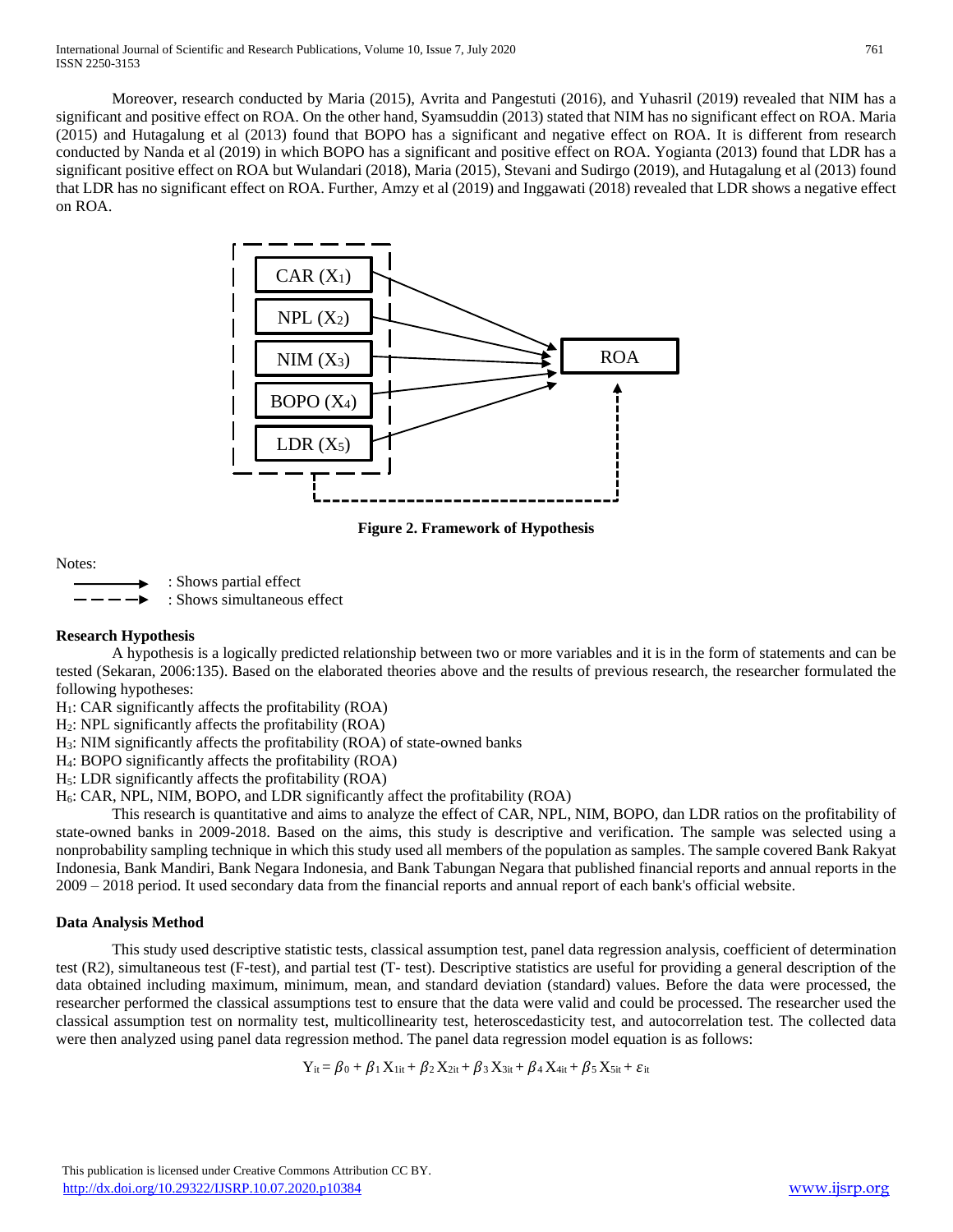# III RESULT AND DISCUSSION

#### **Result of Descriptive Statistics Tests**

| <b>CAR</b> | <b>NPL</b> | <b>NIM</b> | <b>BOPO</b> | <b>LDR</b> | <b>ROA</b> |
|------------|------------|------------|-------------|------------|------------|
| 22.96      | 4.68       | 10.77      | 88.97       | 108.86     | 5.15       |
| 13.20      | 1.55       | 4.32       | 59.93       | 59.15      | 1.14       |
| 17.6272    | 2.7260     | 6.3365     | 73.2082     | 87,0737    | 3.0000     |
| 2.6934     | 0.8380     | 1.5081     | 7.9862      | 12.8222    | 1.0763     |
| 40         | 40         | 40         | 40          | 40         | 40         |
|            |            |            |             |            |            |

**Table 2 Descriptive Statistics**

*Source: Output EViews 10 Student Lite Version (processed data)*

Based on table 2, the Capital Adequacy Ratio (CAR) variable has a mean value of 17.63%. The maximum value of the CAR variable reaches 22.96% in 2017 and a minimum value of 13.20% in 2009 at Bank BRI. Based on Bank Indonesia Regulation Number 15/12/PBI/2013, the minimum limit of CAR for a bank is 8%. The mean value of the CAR ratio is 17.63% which is higher than the minimum limit set by Bank Indonesia. Therefore, it can be said that the CAR of state-owned banks is considered good. CAR variable has a standard deviation value of 2.69% in which it is lower than the mean value of 17.63%. It indicates that the CAR variable has a low deviation level and the data are less varied or relatively homogeneous.

The Non-performing loan (NPL) variable of state-owned banks has a mean value of 2.73%. The maximum value of the NPL variable reaches 4.68% in 2009 with a minimum value of 1.55% in 2013 at Bank BRI. Based on Bank Indonesia Regulation Number 17/11/PBI/2015, the maximum limit of the NPL ratio is 5%. The mean value of the NPL ratio is 2.73% which is lower than the maximum limit set by Bank Indonesia. Thus, it can be said that the NPL ratio of state-owned banks is relatively good. The NPL variable has a standard deviation of 0.84% which is lower than the mean value of 2.73%. It indicates that the NPL variable has a low deviation level and the data are less varied or relatively homogeneous.

The Net Interest Margin (NIM) variable of the state-owned bank has an average value of 6.34%. The maximum value on the NIM variable is 10.77% in 2010 at Bank BRI with the minimum value of 4.32% in 2018 at Bank BTN. Based on the Circular Letter of Bank Indonesia Number 6/23/DPNP 2004 the minimum value of NIM is 2%. The mean value of NIM is 6.34% which is higher than the minimum limit set by Bank Indonesia. The NIM variable has a standard deviation of 1.51% which is lower than the mean value. It shows that the NIM variable has a low deviation level and the data are less varied or relatively homogeneous.

The Operating Expenses to Operating Income (BOPO) variable of state-owned banks have a mean value of 73.21%. The maximum value on the BOPO variable is 88.97% in 2014 at Bank BTN with the minimum value of 59.93% in 2012 at Bank BRI. Based on the Circular Letter of Bank Indonesia Number 6/23/DPNP 2004, the maximum value of BOPO is 94% - 96%. The standard deviation value in table 2 is 7.99% which is lower than the mean value of 73.21%. It indicates that the BOPO variable has a low deviation level and the data are less varied or relatively homogeneous.

The Loan to Deposit Ratio (LDR) variable of state-owned banks has a mean value of 87.07%. The maximum value of the LDR variable is 108.86% in 2014 at Bank BTN with the minimum value of 59.15% in 2009 at Bank BRI. Based on Bank Indonesia Regulation Number 17/11/PBI/2015, the interval of the LDR is 78% - 92%. The mean value of LDR is 87.07% which is within the interval. Therefore, the LDR ratio of state-owned banks is quite good. The LDR variable has a standard deviation of 12.82% which is smaller than the mean value of 87.07%. It shows that the LDR variable has a low deviation level and the data are less varied or relatively homogeneous.

The Return on Asset (ROA) variable of state-owned banks has a mean value of 3%. Based on Bank Indonesia Regulations, the minimum value of the ROA ratio is 1.5%. It is higher than the minimum value set by Bank Indonesia. Thus, it can be said that the ROA of state-owned banks is good. The maximum value of the ROA variable is 5.15% in 2012 at Bank BRI and the minimum value of 1.14% in 2014 at Bank BTN. The standard deviation value in table 2 is 1.08% which is lower than the mean value of 3%. It indicates that the ROA variable has a low deviation level and the data are less varied or relatively homogeneous.

# **Classical Assumption Tests**

**1. Normality Test** 



**Figure 3 Result of Normality Test**

*Source: Output EViews 10 Student Lite Version (processed data)*

 This publication is licensed under Creative Commons Attribution CC BY. <http://dx.doi.org/10.29322/IJSRP.10.07.2020.p10384> [www.ijsrp.org](http://ijsrp.org/)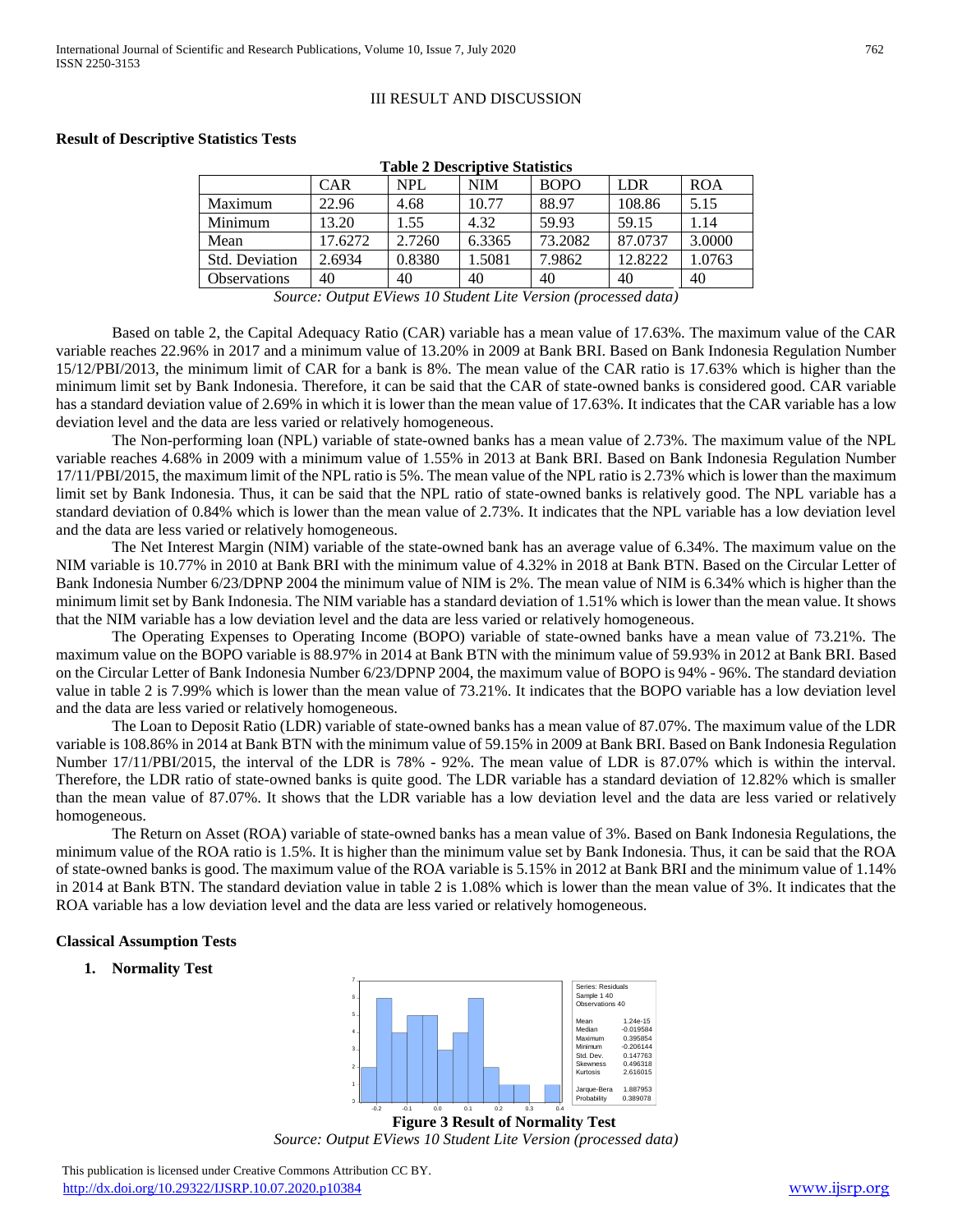Based on Figure 3, the Jarque-Bera Normality test statistic result is 1.887953 and it is significant with the probability value of 0.389078. Thus, the probability value is higher than the significant level ( $\alpha = 5\%$ ) meaning that it is not significant. Therefore, it can be concluded that the residuals are normally distributed.

## **2. Multicollinearity Test**

# **Table 3 Result of Multicollinearity Test**

| Variance Inflation Factors<br>Date: 06/23/20 Time: 02:30<br>Sample: 1 40<br>Included observations: 40 |                         |                      |                 |
|-------------------------------------------------------------------------------------------------------|-------------------------|----------------------|-----------------|
| Variable                                                                                              | Coefficient<br>Variance | Uncentered<br>VIF    | Centered<br>VIF |
| С<br>CAR                                                                                              | 0.181847<br>0.000102    | 290.4359<br>51.82356 | ΝA<br>1.153435  |
| NPL                                                                                                   | 0.003185                | 41.28903             | 3.483455        |
| <b>NIM</b>                                                                                            | 0.000370                | 25.05083             | 1.311104        |
| <b>BOPO</b>                                                                                           | 5.40E-05                | 467.8002             | 5.365535        |

*Source: Output EViews 10 Student Lite Version (processed data)*

LDR 8.45E-06 104.5477 2.164627

Table 3 presents the relationship or correlation between independent variables. Based on the results of the multicollinearity test, the VIF value is lower than 10. The VIF values range from 1.153435 to 5.365535. It shows that there is no multicollinearity in the regression model used.

#### 3. **Heteroscedasticity Test**

#### **Table 4 Result of Heteroscedasticity Test**

Heteroskedasticity Test: Glejser Null hypothesis: Homoskedasticity

| F-statistic         | 1.266222 | Prob. F(5.34)       | 0.3010 |
|---------------------|----------|---------------------|--------|
| Obs*R-squared       | 6.279132 | Prob. Chi-Square(5) | 0.2800 |
| Scaled explained SS | 4.189627 | Prob. Chi-Square(5) | 0.5225 |
|                     |          |                     |        |

Source: Output EViews 10 Student Lite Version (processed data)

Based on the results of the Glejser heteroscedasticity test in table 4, the value of Obs\*R-squared is 6.279132 with a Chi-Square probability of 0.2800. The probability value of Chi-Squared is higher than the significant level ( $\alpha$  = 5%) meaning that it is not significant. Therefore, it can be concluded that there are no heteroscedasticity issues in the model used in this research and the model can produce a BLUE (Best Linear Unlock Estimator) estimator. Junce a  $\text{DLOE}$  (Dest L

# **4. Autocorellation Test**

#### **Table 5 Result of Autocorellation Test** CAR 0.003901 0.004955 0.787330 0.4365

| <b>Breusch-Godfrey Serial Correlation LM Test:</b><br>Null hypothesis: No serial correlation at up to 2 lags |                              |        |
|--------------------------------------------------------------------------------------------------------------|------------------------------|--------|
| F-statistic                                                                                                  | $0.951054$ Prob. $F(2.32)$   | 0.3970 |
| Obs*R-squared                                                                                                | 2.244236 Prob. Chi-Square(2) | 0.3256 |

*<u>Source: Output EViews 10 Student Lite Version (processed data)</u>* Source: Output Eviews 10 Student Lite Version (processed data)

Based on the result of the LM test of Breusch-Godfrey statistics in table 5, the value of Obs\*RSquared is 2.244236 with a Chi-Squared Probability of 0.3256. The Chi-Squared probability value is higher than the significant level ( $\alpha = 5\%$ ) meaning that it is not significant. Therefore, it can be concluded that there are no autocorrelation issues in the model used in this research. It of the LM test of Breusch-Godfrey statistics in table 5, the value  $P$  and  $P$  and  $P$  and  $P$  and  $P$  and  $P$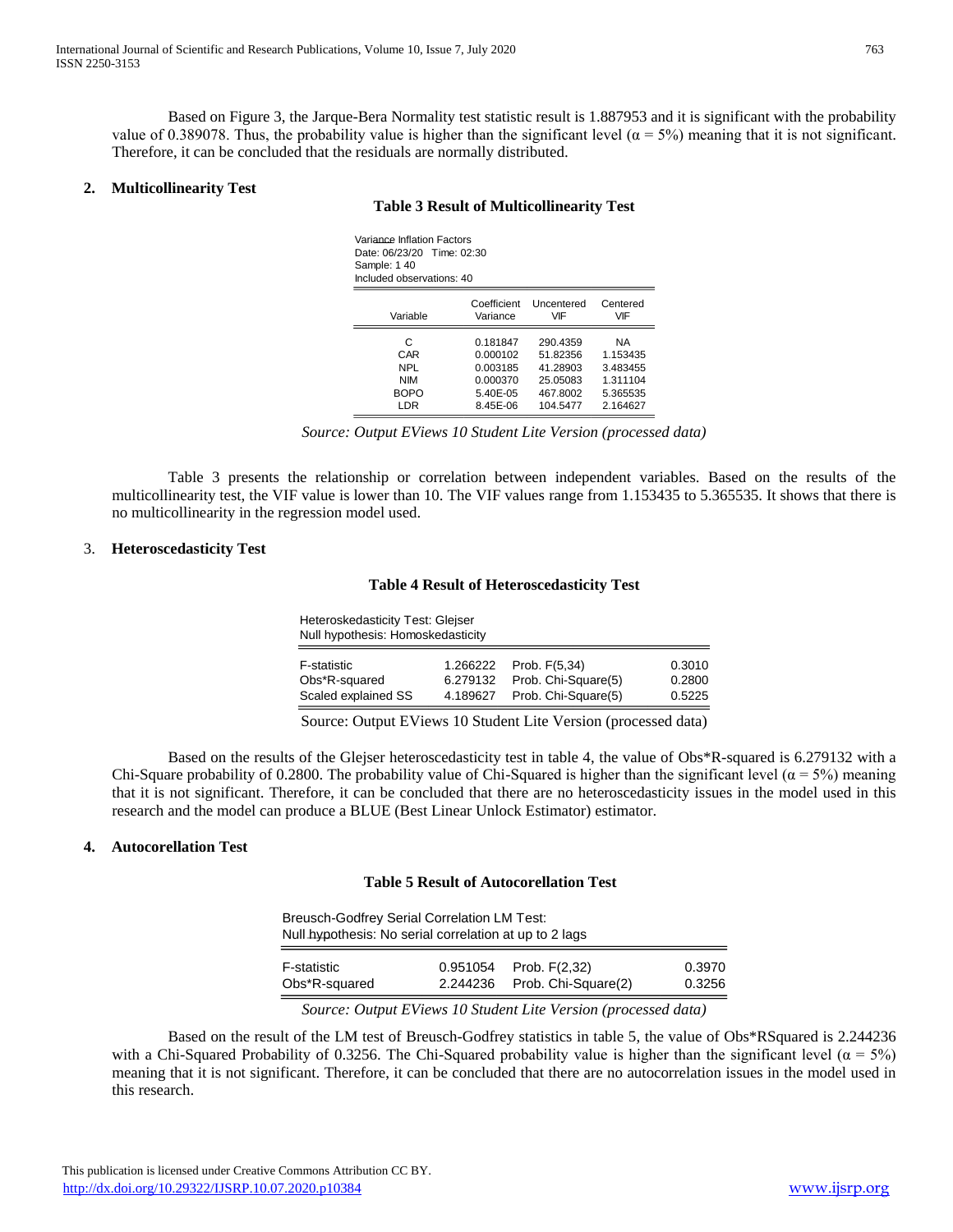# **Selection of Panel Data Model**

The Chow Test aims to determine the most appropriate or best model among the common effect or fixed-effect models. The hypotheses that can be used in this test are as follows:

Ho: Common Effect Model

Ha: *Fixed Effect Mode*

If the probability (F-statistic) is  $< 0.05$ , then H<sub>0</sub> is rejected meaning that the fixed effect model is considered better than the common effect model. On the other hand, if the probability (F-statistic) is  $>0.05$ , then H $\sigma$  is accepted meaning that the common effect model because is considered better than the fixed effect model.

|                                                                                        | <b>Table 6 Chow Test</b> |             |                  |
|----------------------------------------------------------------------------------------|--------------------------|-------------|------------------|
| <b>Redundant Fixed Fffects Tests</b><br>Pool: BANK<br>Test cross-section fixed effects |                          |             |                  |
| <b>Effects Test</b>                                                                    | <b>Statistic</b>         | d f.        | Prob.            |
| Cross-section F<br>Cross-section Chi-square                                            | 6.661374<br>19.901081    | (3,31)<br>3 | 0.0013<br>0.0002 |

*Source: Output EViews 10 Student Lite Version (processed data)*

Based on the results of the Chow test in table 6, it can be seen that the probability value of Cross-section F is 0.0013 < 0.05. Based on the data above, it can be decided that H<sub>0</sub> is rejected and the model used in this study is the fixed effect model.  $\mathcal{Q}$ 

#### **Panel Data Regression**

#### **Table 7 Result of Regression Using Fixed Effect Model** Table 7 Result of Regression

| Cross-sections included: 4<br>Total pool (balanced) observations: 40 |                              |                       |             |             |
|----------------------------------------------------------------------|------------------------------|-----------------------|-------------|-------------|
|                                                                      |                              |                       |             |             |
| Variable                                                             | Coefficient                  | Std. Error            | t-Statistic | Prob.       |
| С                                                                    | 8.886297                     | 0.596334              | 14.90153    | 0.0000      |
| CAR?                                                                 | $-0.021695$                  | 0.010613              | $-2.044202$ | 0.0495      |
| NPL?                                                                 | $-0.088404$                  | 0.049863              | $-1.772957$ | 0.0861      |
| NIM?                                                                 | 0.255779                     | 0.041683              | 6.136228    | 0.0000      |
| BOPO?                                                                | $-0.083852$                  | 0.007536              | $-11.12733$ | 0.0000      |
| LDR?                                                                 | $-0.008556$                  | 0.003440              | $-2.487013$ | 0.0185      |
| <b>Fixed Effects (Cross)</b>                                         |                              |                       |             |             |
| <b>BBNI--C</b>                                                       | $-0.184299$                  |                       |             |             |
| <b>BBRI--C</b><br>BBTN--C                                            | 0.227464<br>0.098909         |                       |             |             |
| <b>BMRI--C</b>                                                       | $-0.142073$                  |                       |             |             |
|                                                                      | <b>Effects Specification</b> |                       |             |             |
| Cross-section fixed (dummy variables)                                |                              |                       |             |             |
| R-squared                                                            | 0.988540                     | Mean dependent var    |             | 3.000000    |
| Adjusted R-squared                                                   | 0.985583                     | S.D. dependent var    |             | 1.076304    |
| S.E. of rearession                                                   | 0.129235                     | Akaike info criterion |             | $-1.059264$ |
| Sum squared resid                                                    | 0.517751                     | Schwarz criterion     |             | $-0.679266$ |
|                                                                      |                              |                       |             |             |
| Log likelihood                                                       | 30.18527                     | Hannan-Quinn criter.  |             | $-0.921868$ |
| F-statistic                                                          | 334.2565                     | Durbin-Watson stat    |             | 1.178045    |

*Source: Output EViews 10 Student Lite Version (processed data)*

This panel data regression equation explains the effect of Capital Adequacy Ratio (CAR), Non-performing Loans (NPL), Net Interest Margin (NIM), Operating Expenses to Operating Income (BOPO), and Loan to Deposit Ratio (LDR) on ROA of state-owned banks in the 2009 – 2018 period as follows:

 $Y = 8,886297 - 0,021695 \text{ CAR}_{it} - 0,088404 \text{ NPL}_{it} + 0,255779 \text{ NIM}_{it} - 0,83852 \text{ BOPO}_{it} - 008556 \text{ LDR}_{it} + \epsilon_{it}$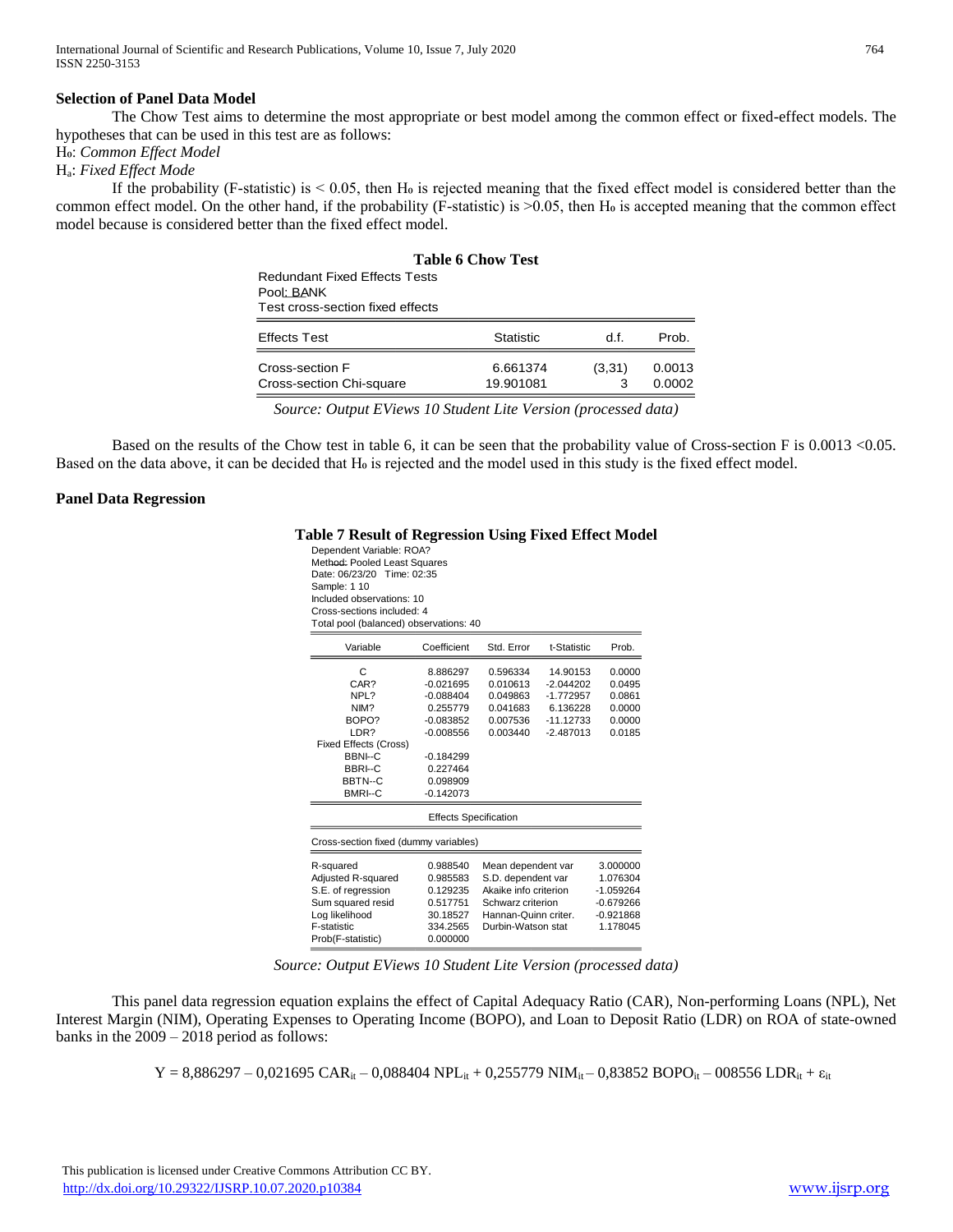## **Coefficient of Determination Test (R<sup>2</sup> )**

According to Ghozali (2017: 55), the coefficient of determination (R2) is useful to measure the ability of the model in the variation of the dependent variable. The coefficient of determination is between 0–1. The smaller the value of the coefficient of determination (R2), the more limited the ability of independent variables in explaining the variation of the dependent variable. The coefficient of determination (R2) closes to 1 means that the independent variables provide almost all information needed in predicting the variation of the dependent variable. Based on the regression result in table 7, it can be seen that the Adjusted R-Squared value is 0.9855 or 98.55%. It means that the independent variables of CAR, NPL, NIM, BOPO, and LDR can explain or affect the dependent variable of ROA of state-owned banks in 2009–2018 of 98.55% and the rest of 1.45% can be explained by other variables outside the research.

#### **Simultaneous Test (F-test)**

Simultaneous test or F-test is required to determine whether all independent variables have a simultaneous effect on the dependent variable (Ghozali, 2017: 56). If the F-statistical probability value is  $\alpha$  (0.05), then H<sub>0</sub> is rejected. On the other hand, if the F-statistical probability value is  $> \alpha$  (0.05), then H<sub>0</sub> is accepted. Based on table 7, it can be seen that the statistical F value is 334.2565 and the F-statistical probability value is 0.0000 which is lower than the significance level of 0.05 (0.000 <0.05). Based on these data, it can be seen that H<sub>0</sub> is rejected indicating that CAR, NPL, NIM, BOPO, and LDR simultaneously have a significant effect on profitability proxied by ROA in state-owned banks in the 2009-2018 period.

# **Partial Test (T-test)**

In general, the partial test or T-test is to find out the relationship between each independent variable and the dependent variable. If the t-statistic probability value is  $\alpha$  (0.05), then H<sub>0</sub> is rejected but if the t-statistic probability value is  $\alpha$  (0.05), then H0 is accepted. Based on table 7, it can be seen that the probability value (t-statistic) of the CAR variable is lower than the significance level (0.0495  $<$ 0.05). Based on these data, it can be concluded that H<sub>0</sub> is rejected. It means that the CAR variable partially has a significant and negative effect on the ROA of state-owned banks in 2009-2018. The probability value (t-statistic) of NPL variable is higher than the significance level (0.0861>0.05). Thus, it can be concluded that  $H_0$  is accepted meaning that the NPL variable partially has no significant affect the ROA of state-owned banks in 2009-2018.

The probability value (t-statistic) of NIM variable is lower than the significance level  $(0,000 < 0.05)$ . Therefore, it can be concluded that  $H_0$  is rejected. It means that the NIM variable partially has a significant and positive effect on the ROA of state-owned banks in 2009-2018. The probability value (t-statistic) of BOPO variable is lower than the significance level (0,000 <0.05). Thus, it can be concluded that  $H_0$  is rejected meaning that the BOPO variable partially has a significant and negative effect on the ROA of the stateowned bank in 2009-2018. The LDR variable has a probability value (t-statistic) smaller than the significance level (0.0185 <0.05). So, it can be concluded that  $H_0$  is rejected which means that the LDR variable partially has a significant and negative effect on the ROA of state-owned banks in 2009-2018.

# **The Effect of Capital Adequacy Ratio on Profitability (Return on Assets)**

Based on the regression result in table 7, the coefficient of the CAR variable is -0.021695 meaning that an increase in CAR values of 1% with the assumption that other variables are constant or zero, then the ROA of the state-owned banks decrease by 0.021695 or negatively affect. Based on table 7, the result of the partial test or t-test showed that the probability value (t-statistic) of CAR is 0.0495 which is lower than the significance value (0.0495 < 0.05) so that  $H_0$  is rejected. Then, it can be concluded that the CAR variable partially has a significant and negative effect on ROA of state-owned banks in the 2009-2018 period.

The result of this study indicates that any increase in CAR will cause a decrease in ROA. It is because of the Risk-Weighted Assets (RWA) contains assets with the highest risk from loans. If loans increase, it will affect the increase in total RWA. It can cause a decrease in the CAR value in the bank. Loans also provide great contributions to the bank in which the increase of loans will cause an increase in bank interest income. Therefore, the decrease in CAR value caused by an increase in loans can affect the increase in bank income. It also affects the profit before tax or ROA. The result of this research is in line with the previous research conducted by Stevani and Sudirgo (2019) and Irman and Wulansari (2018).

#### **The Effect of Non-performing Loans on Profitability (Return on Assets)**

Based on the regression result in table 7, the coefficient of the NPL variable is -0.088404 meaning that an increase in NPL values of 1% with the assumption that other variables are constant or zero, then the ROA of the state-owned bank decrease by 0.088404 or have a negative effect. In the result of partial test or t-test in table 7, the probability value (t-statistics) of NPL is 0.0861 which is higher than the significance value (0.0861> 0.05), so that  $H_0$  is accepted. Therefore, the NPL variable does not significantly affect the ROA of state-owned banks in 2009-2018.

The result of this research is contradicted with the hypothesis that NPL has a significant effect on ROA. It is because the stateowned bank samples have a low credit risk value which is below the maximum limit of 5% set by Bank Indonesia. Therefore, the low credit risk value will not affect the profit or cause an increase in ROA. State-owned banks also have a relatively high capital so that the risks can be covered with the capital owned by the banks. On the other hand, the result of this study is in line with previous research conducted by Irman and Wulansari (2018), Amzy et al (2019), Maria (2015), Stevani and Sudirgo (2019), and Wulandari (2018).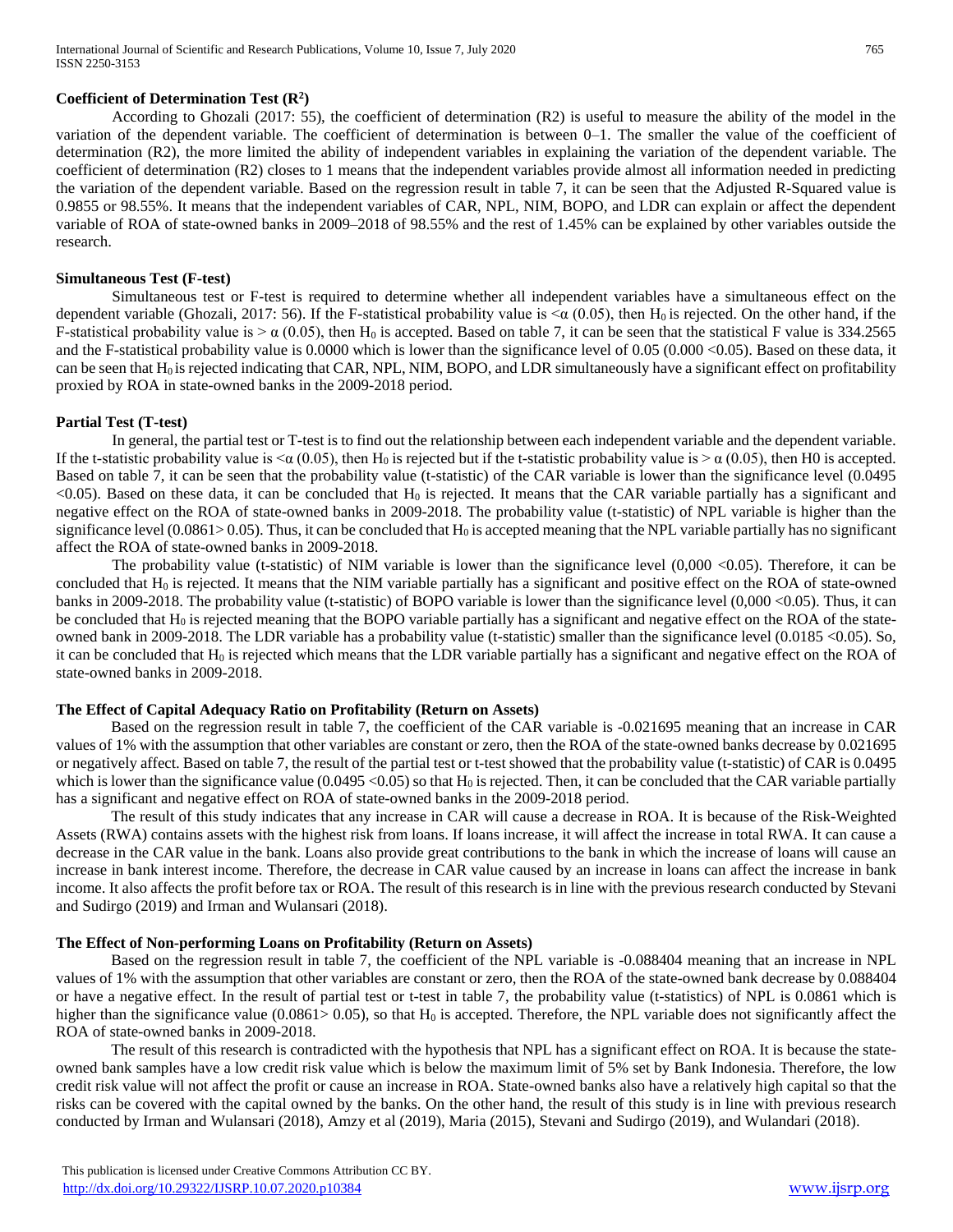#### **Effect of Net Interest Margin on Profitability (Return on Assets)**

Based on the regression result in table 7, the coefficient of the NIM variable is 0.255779. It means that if there is an increase in the NIM of 1% with the assumption that the other variables are constant or zero, then the ROA of the state-owned banks increases by 0.255779 or have a positive effect. The result of the partial test or t-test in table 7 showed that the probability value (t-statistic) of NIM is 0.0000 which is higher than the significance value  $(0.0000 \le 0.05)$  so that  $H_0$  is rejected. Thus, the NIM variable partially has a significant and positive effect on ROA of state-owned banks in 2009-2018.

The result of this research is in line with the proposed hypothesis in which there is a significant relationship between NIM and ROA. If the provision of loans by a bank's management is prudent, then the quality of its productive assets will be maintained. Good quality of productive assets will increase the net interest income obtained from the provision of loans. This can cause bank profits to increase, including the level of income of the total assets. Hence, the increase in profits obtained will increase financial performance too. The result of this research supports the previous research conducted by Maria (2015), Irman and Wulansari (2018), Wulandari (2018), Yuhasril (2019), and Hutagalung et al (2013).

#### **Effect of Operating Expenses to Operating Income on Profitability (Return on Assets)**

Based on the result of regression in table 7, the coefficient of BOPO variable is -0.083852. It means that if there is an increase of 1% of the BOPO with the assumption that other variables are constant or zero, then the ROA of the state-owned banks decrease by 0.083852 or negatively affect. The result of the partial test or t-test in table 7 showed the probability value (t-statistic) of BOPO of 0.0000 or lower than the significance value  $(0.0000 \le 0.05)$  so that  $H_0$  is rejected. Thus, the BOPO variable partially has a significant and negative effect on ROA of the state-owned banks in 2009-2018.

Based on table 2, the mean value of BOPO of state–owned banks in 2009-2018 is 73.21%. It indicates that the performance of state-owned banks in managing its operations or business in 2009-2018 has been effective and efficient. The higher the BOPO value, the less efficient in managing its operating expenses, and it is followed by a decrease in operating income and affect the profit before tax obtained by the bank. The lower the BOPO value, the more efficient and better the performance of the management of a bank in carrying out its operations. Thus, the opportunity to obtain profits also increases. The increase in profits affects the ROA of the bank. The result of this research is in line with research conducted by Maria (2015), Irman and Wulansari (2018), Wulandari (2018), Stevani and Sudirgo (2019), Syamsuddin (2013), Hutagalung, et al (2013), and Yogianta (2013) in which there is a negative effect of BOPO on ROA.

#### **The Effect of Loan to Deposit Ratio on Profitability (Return on Assets)**

Based on the result of regression in table 7, the coefficient of the LDR variable is -0.008556. It means that if the LDR increases by 1% with the assumption of other variables are constant or zero, then the ROA of state-owned banks decreases by 0.008556 or negatively affect. The result partial test or t-test in table 7 showed the LDR probability value (t-statistic) of 0.0185 which is higher than the significance value (0.0185 < 0.05) so that  $H_0$  is rejected. Therefore, the LDR variable partially has a significant and negative effect on ROA of state-owned banks 2009-2018.

The result of this research revealed that any increase in LDR causes a decrease in ROA. It occurs because the LDR ratio of state-owned banks continues to increase each year and reaches the peak in 2018. The higher the LDR ratio, the lower the condition of bank liquidity. Banks are considered unable to meet the obligation to pay funds to customers for distributed loans. Banks need to be careful in providing or using funds. An increase in the LDR of a bank can also be caused by the provision of credit on a high scale without followed with a high return rate of non-performing loans. The less optimal use of funds makes banks difficult to earn profits and finally decrease its profitability. The result of this research is in line with the previous research conducted by Inggawati et al (2018) and Amzy et al (2019).

#### IV CONCLUSION

Based on the discussion of the result of data analysis with panel data regression test, it can be concluded that:

- 1. Simultaneous test (F-test) shows that the Capital Adequacy Ratio (CAR), Non-performing Loans (NPL), Net Interest Margin (NIM), Operating Expenses to Operating Income (BOPO), and Loan to Deposit Ratio (LDR) simultaneously has a significant effect on the profitability of state-owned banks in the 2009-2018 period.
- 2. Partial test (t-test) shows that the Capital Adequacy Ratio (CAR), Operating Expenses to Operating Income (BOPO), and Loan to Deposit Ratio (LDR) variables partially have a significant negative effect on ROA of state-owned banks in the 2009-2018 period. The Non-performing Loan (NPL) variable partially does not significantly affect the ROA of state-owned banks in the 2009-2018 period. The Net Interest Margin (NIM) variable partially has a significant positive effect on ROA of state-owned banks in the 2009-2018 period.

#### V SUGGESTION

The researcher provides some suggestions related to research in financial institutions and other market actors as follows: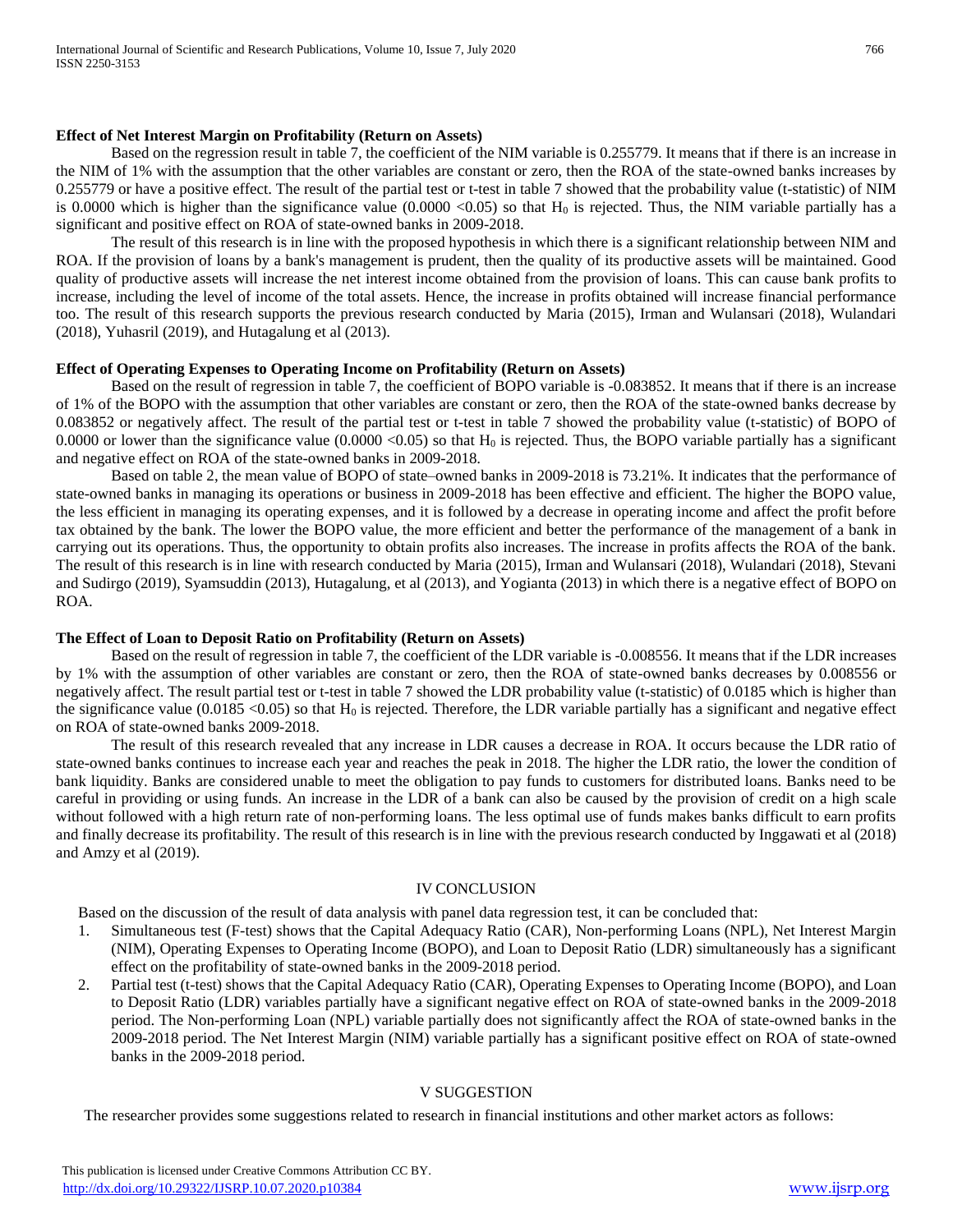- 1. For banks, to increase the profitability value by observing the NIM variable because it has a positive and significant effect. State-owned banks have to consider it and maintain the NIM values higher the minimum limit as set by Bank Indonesia. In addition, it has to consider CAR, BOPO, and LDR variables that have a negative and significant effect to maintain within the limits set by Bank Indonesia.
- 2. For investors, to look at the information contained in the research and carefully select the company. Investors have to consider the level of loan risk for a bank, the level of capital adequacy, the level of liquidity, and the company's ability to regulate the level of operating cost efficiency before investing

#### **REFERENCES**

- [1] Amzy, A., Febriansyah, I., & Munir, A. (2019). "The Effect of Financial Performance Ratios on Conventional Bank Profitability in Indonesia Stock Exchange". *Ekuilibrium: Jurnal Ilmiah Bidang Ilmu Ekonomi*, Vol 14, No.2, pp. 84-103.
- [2] Avrita, R.D., & Pangestuti, I. R. D. (2016). "Analisis Pengaruh CAR, NPL, LDR, NIM, dan BOPO Terhadap Profitabilitas Bank". *Diponegoro Journal of Management*, Vol. 5, No 2, pp 1-13.
- [3] Bank Indonesia. (2004). Surat Edaran Bank Indonesia No.6/ 23 /DPNP tanggal 31 Mei 2004. Jakarta: Bank Sentral Republik Indonesia
- [4] Bank Indonesia. (2011). Peraturan Bank Indonesia Nomor 13/11/PBI/2011 Tentang Penilaian Tingkat Kesehatan Bank Umum. Jakarta: Bank Sentral Republik Indonesia
- [5] Bank Indonesia. (2013). Peraturan Bank Indonesia Nomor 15/12/PBI/2013 Tentang Kewajiban Penyediaan Modal Minimum Bank Umum. Jakarta: Bank Sentral Republik IndonesiaB
- [6] Bank Indonesia. (2015). Peraturan Bank Indonesia Nomor 17/11/PBI/2015 Tentang Perubahan Atas Peraturan Bank Indonesia Nomor 15/15/PBI/2013 Tentang Giro Wajib Minimum Bank Umum Dalam Rupiah Dan Valuta Asing Bagi Bank Umum Konvensional. Jakarta: Bank Sentral Republik Indonesia
- [7] Brigham, E. F., & Houston, J. F. (2013). *Dasar-Dasar Manajemen Keuangan*. Edisi 1, Buku 1 Jakarta. Salemba Empat
- [8] Darmawi, H. (2011). *Manajemen Perbankan*. Cetakan 1. Jakarta. Bumi Aksara
- [9] Dosen Perbanas. (nd). Capital Adequacy Ratio (CAR)[. https://dosen.perbanas.id/car-capital-adequacy-ratio/?print=print](https://dosen.perbanas.id/car-capital-adequacy-ratio/?print=print)
- [10] Fahmi, F. (2014). *Pengantar Perbankan Teori dan Aplikasi*. Cetakan 1. Bandung. Alfabeta
- [11] Ghozali, I., dan Ratmono, D. (2017). *Analisis Multivariate dan Ekonometrika Teori, Konsep, dan Aplikasi dengan Eviews 10*. Edisi 2, Cetakan 2. Semarang. Badan Penerbit-Undip
- [12] Hutagalung, E.N., Djumhair., & Ratnawati, K. (2011). "Analisa Rasio Keuangan terhadap Kinerja Bank Umum di Indonesia". *Jurnal Aplikasi Manajemen*, Vol. 11, No.1, pp. 122-130.
- [13] Ikatan Bankir Indonesia. (2016) *Manajemen Kesehatan Bank Berbasis Risiko*. Jakarta. Gramedia Pustaka Utama
- [14] Ikatan Bankir Indoneisa. (2018). *Memahami Bisnis Bank*. Edisi 2, Cetakan 7. Jakarta. Gramedia Pustaka Utama
- [15] Indrawati. (2015). *Metode Penelitian Manajemen dan Bisnis Konvergensi Teknologi Komunikasi dan Informasi* (Cet.1). Bandung: Refika Aditama
- [16] Inggawati, R., Lucy., & Hermanto, B. (2018). ["The Influence of Loan to Deposit Ratio, Loan Operational of Income Operational and Non-Performing Loan toward](http://www.ijsrp.org/research-paper-1118.php?rp=P837955)  [Profitability of Bank Perkreditan Rakyat in Sidoarjo Regency"](http://www.ijsrp.org/research-paper-1118.php?rp=P837955)**.** *International Journal of Scientific and Research Publications*, Vol. 8, No.11, pp. 510-519.
- [17] Irman, M., & Wulansari, V. (2018). "Analisis Pengaruh Rasio CAMEL Terhadap Kinerja Keuangan Perbankan pada Bank yang Terdaftar di Bursa Efek Indonesia" Tahun 2011-2016. *Bilancia: Jurnal Ilmiah Akuntansi*, Vol. 2, No. 2, pp. 182-194.
- [18] Kasmir. (2015). *Analisis Laporan Keuangan*. Edisi 1, Cetakan 8. Jakarta. Rajagrafindo
- [19] Kasmir. (2017). *Bank dan Lembaga Keuangan Lainnya* . Edisi Revisi, Cetakan 18. Jakarta. Rajagrafindo
- [20] Katadata. (2017, 24 Februari). 2016, Laba Bank-Bank BUMN Turun 4,72 Persen [online]. Diambil dari [https://databoks.katadata.co.id/datapublish/2017/02/24/2016-laba-bank-bumn-turun-472-persen \[28](https://databoks.katadata.co.id/datapublish/2017/02/24/2016-laba-bank-bumn-turun-472-persen%20%5b28) Novermber 2019]
- [21] Maria, A. (2015). "Pengaruh CAR, BOPO, NIM, NPL, Dan LDR Terhadap ROA: Studi Kasus Pada 10 Bank Terbaik Di Indonesia Periode 2007-2011". *Calyptra: Jurnal Ilmiah Mahasiswa Universitas Surabaya*, Vol. 4, No. 1, pp. 1-19.
- [22] Nanda, A. S., Hasan, A. F., & Aristyanto, E. (2019). "Pengaruh CAR dan BOPO Terhadap ROA pada Bank Syariah pada Tahun 2011-2018". *Islamic Banking and Finance Journal*, Vol. 3, No. 1, pp. 19-31.
- [23] Nazir, M. (2011). *Metode Penelitian*. Jakarta. Ghalia Indonesia
- [24] Otoritas Jasa Keuangan. (n.d). Bank Umum. Diambil dari<https://www.ojk.go.id/id/kanal/perbankan/Pages/Bank-Umum.aspx>
- [25] Otoritas Jasa Keuangan. (n.d). Direktori Perbankan Indonesia Bank Perserp. Diambil dari [https://www.ojk.go.id/id/kanal/perbankan/data-dan-statistik/direktori](https://www.ojk.go.id/id/kanal/perbankan/data-dan-statistik/direktori-perbankan-indonesia/bank-persero/default.aspx)[perbankan-indonesia/bank-persero/default.aspx](https://www.ojk.go.id/id/kanal/perbankan/data-dan-statistik/direktori-perbankan-indonesia/bank-persero/default.aspx)
- [26] Pandia, F. (2012). *Manajemen Dana dan Kesehatan Bank*. Jakarta. Rineka Cipta
- [27] Republika. (2015, 01 Juni). Profitabilitas Bank Dalam Tekanan [online]. Diambil dari [https://www.republika.co.id/berita/koran/pareto/15/06/01/np9a882](https://www.republika.co.id/berita/koran/pareto/15/06/01/np9a882-profitabilitas-bank-dalam-tekanan%20%5b02) [profitabilitas-bank-dalam-tekanan \[02](https://www.republika.co.id/berita/koran/pareto/15/06/01/np9a882-profitabilitas-bank-dalam-tekanan%20%5b02) Desember 2019]
- [28] Sekaran, U. (2006). *Metodologi Penelitian untuk Bisnis*. Edisi 4, Buku 1. Jakarta. Salemba Empat
- [29] Sekaran, U. (2011). *Metodologi Penelitian untuk Bisnis*. Edisi 4, Buku 1. Jakarta. Salemba Empat
- [30] Sriyana, J. (2014). *Metode Regresi Data Panel*. Edisi 1, Cetakan 1. Yogyakarta. Ekonisia
- [31] Stevani & Sudirgo. (2019). "Analisis CAR, BOPO, NPL, dan LDR Terhadap ROA Perusahaan Perbankan". *Jurnal Paradigma Akuntansi*, Vol. 1, No. 3, pp. 863- 871.
- [32] Sugiyono. (2015). *Metode Penelitian Kuantitatif, Kualitatif, dan R&D*. Bandung, Indonesia. Alfabeta
- [33] Sujarweni, V. W. (2015). *Metodologi Penelitian Bisnis dan Ekonomi*. Cetakan 1. Yogyakarta. Pustaka Baru Press
- [34] Supardi. (2016). *Aplikasi Statistika Dalam Penelitian Konsep Statistika Yang Lebih Komprehensif* .Edisi Revisi, Cetakan 1. Jakarta. Change Publication
- [35] Sutrisno. (2012). *Manajemen Keuangan Teori, Konsep, dan Aplikaii*. Edisi 1, Cetakan 7. Yogyakarta. Ekonisia
- [36] Syamsuddin. (2013). "Pengaruh Capital Adequacy Ratio (CAR), Non Performing Loan (NPL), Biaya Operasional Pendapatan Operasional (BOPO), Loan to Deposit Ratio (LDR), dan Net Interest Margin (NIM) Terhadap Profitabilitas (ROA)". *Business and Management Journal*, Vol. 10, No. 1, pp. 1-14.
- [37] Taswan. (2010). *Manajemen Perbankan Konsep, Teknik, dan Aplikasi*. Edisi 2. Yogyakarta. UPPSTIM YKPN
- [38] Widarjono, A. (2013). *Ekonometrika Pengantar dan Aplikasi Disertai Panduan Eviews*. Edisi 4. Yogyakarta. UPP STIM YKPN
- [39] Wulandari. (2018). "Pengaruh Rasio CAMEL Terhadap Profitabilitas (ROA) Pada Perusahaan Perbankan Yang Terdaftar Di Bursa Efek Indonesia". *Jurnal Manajemen Bisnis Indonesia (JMBI)*, Vol. 7, No. 5, pp. 512-522.
- [40] Yogianta, C. W. (2013). "Analisis Pengaruh CAR, NIM, LDR, NPL Dan BOPO Terhadap Profitabilitas Studi Pada Bank Umum Yang Go Publik Di Bursa Efek Indonesia Periode Tahun 2002-2010". *Jurnal Bisnis Strategi*, Vol. 22, No. 2, pp. 94-111.
- [41] Yuhasril. (2019). "The Effect of Capital Adequacy Ratio (CAR), Non Performing Loan (NPL), Operational Efficiency (BOPO), Net Interest Margin (NIM), and Loan to Deposit Ratio (LDR), on Return on Assets (ROA)". *Reseach Journal of Finance and Accounting*, Vol. 10, No. 10, pp. 166-176.